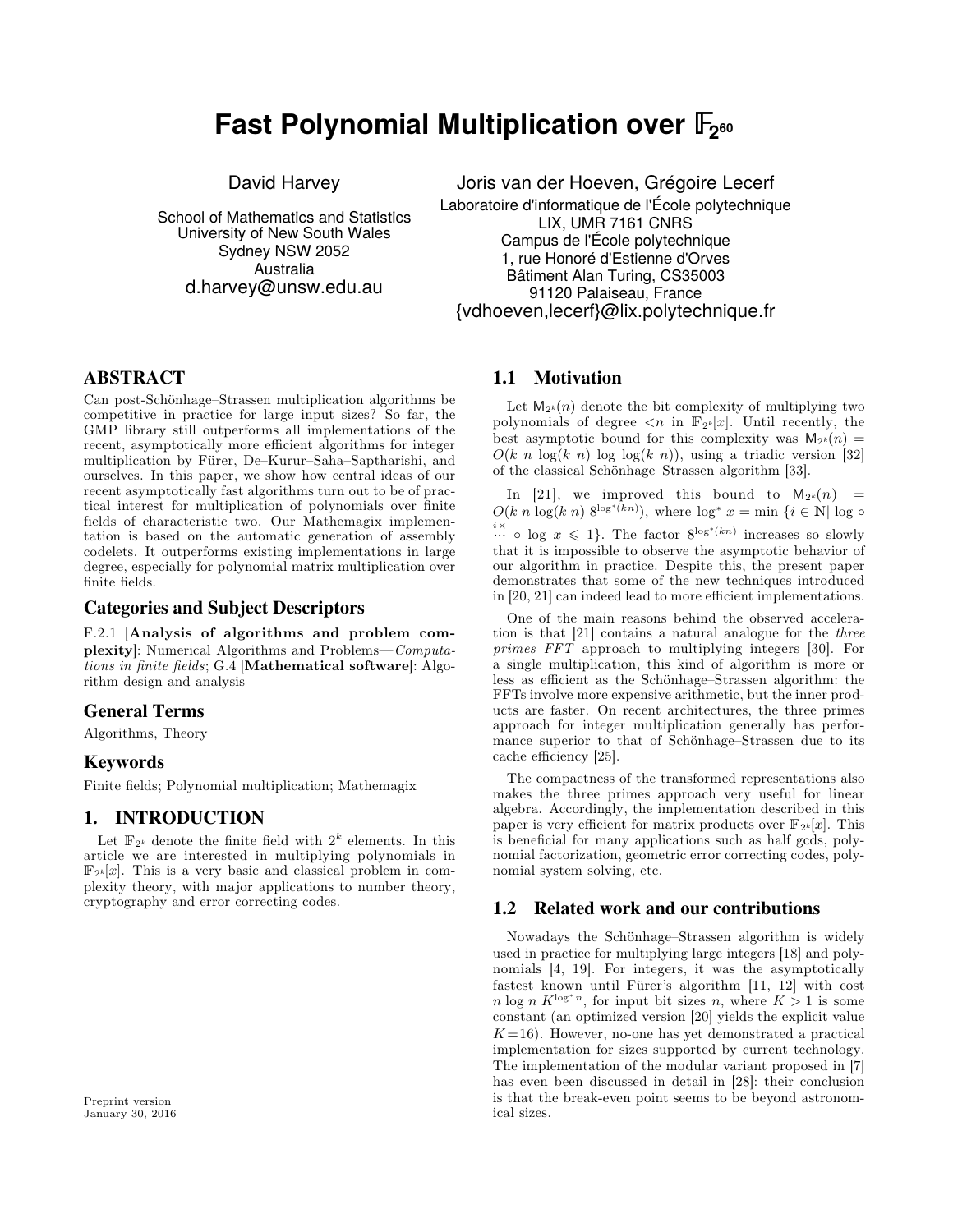both integers and polynomials. Roughly speaking, products are performed *via discrete Fourier transforms* (DFTs) that are split into smaller ones. Small transforms then reduce to smaller products. When these smaller products are still large enough, the algorithm is used recursively. Since the input size decreases logarithmically between recursive calls, there is of course just one such recursive call in practice. Our implementation was guided by these ideas, but, in the end, only a few ingredients were retained. In fact, we do not recurse at all; we handle the smaller subproducts directly over  $\mathbb{F}_{2^{60}}$  with the Karatsuba algorithm.

For polynomials over finite fields, one key ingredient of  $[21]$  is the construction of suitable finite fields: we need the cardinality of their multiplicative groups to have suf ficiently many small prime factors. A remarkable example is  $\mathbb{F}_{2^{60}}$ , outlined at the end of [\[21\]](#page-7-2), for which we have:

$$
2^{60} - 1 = 3^2 \cdot 5^2 \cdot 7 \cdot 11 \cdot 13 \cdot 31 \cdot 41 \cdot 61 \cdot 151 \cdot 331 \cdot 1321.
$$

Section [3](#page-2-0) contains our first contribution: a detailed optimized implementation of DFTs over  $\mathbb{F}_{2^{60}}$ . We propose sev-<br>eral original tricks to make it highly competitive on processors featuring *carry-less products*. For DFTs of small prime sizes we appeal to seminal techniques due to Rader [\[31\]](#page-7-13) and Winograd [\[36\]](#page-7-14). Then the *prime-factor algorithm*, also called Good-Thomas [\[17,](#page-7-15) [35\]](#page-7-16), is used in medium sizes, while the Cooley-Tukey algorithm [\[5\]](#page-7-17) serves for large sizes.<br>In Section 4, we focus on other finite fields  $\mathbb{F}_{2^k}$ . When k is

a divisor of 60, we design efficient embeddings into  $\mathbb{F}_{2^{60}}$ , and compare to the use of Kronecker segmentation and padding. For values of *k* up to 59, we propose a new algorithm to Replace  $a_{j+im_2}$  by  $a_{j+1}$  reduce computations to  $\mathbb{F}_{2^{60}}$ , in the vein of the three prime 3. For  $i \in \{0, ..., m_1 - 1\}$  do FFT technique. This constitutes our second contribution.

The practical performance of our implementation is reported in Section [5.](#page-6-0) We compare to the optimized refer ence library gf2x, developed by Brent, Gaudry, Thomé and Zimmermann [\[4\]](#page-7-7), which assembles Karatsuba, Toom-Cook and the triadic Schönhage-Strassen algorithms with automatically tuned thresholds. The high performance of our PROOF. Let  $\alpha$ ,  $\beta$ ,  $\gamma$  be the successive values of the implementation is of course a major outcome of this paper. vector a at the end of steps 1, 2, and 3. We h implementation is of course a major outcome of this paper.

For detailed references on asymptotically fast algorithms to univariate polynomials over  $\mathbb{F}_{2^k}$  and some applications, we refer the reader to [\[4,](#page-7-7) [20,](#page-7-3) [21\]](#page-7-2). The present article does not formally rely on [\[21\]](#page-7-2). In the next section we recall and slightly adapt classical results, and present our implementa tion framework. Our use of *codelets* for small and moderate sizes of DFT is customary in other high performance soft ware, such as FFTW3 and SPIRAL [\[10,](#page-7-18) [29\]](#page-7-19).

#### **2. PRELIMINARIES**

This section gathers classical building blocks used by our DFT algorithm. We also describe our implementation framework. If a and b are elements of a Euclidean domain, then *a* quo *b* and *a* rem *b* respectively represent the related quotient and remainder in the division of *a* by *b*, so that  $a = (a \text{ quo } b) b + (a \text{ rem } b) \text{ holds.}$ 

#### **2.1 Discrete Fourier transforms**

Let  $n_1, ..., n_d$  be positive integers, let  $v = (n_1, ..., n_d)$ ,  $n = n_1 \cdots n_d$ , and  $i \in \{0, ..., n-1\}$ . The *v*-*expansion* of *i* is the sequence of integers  $i_0, ..., i_{d-1}$  such that  $0 \leq i_j < n_{j+1}$  and

$$
i = i_{d-1} + i_{d-2} n_d + i_{d-3} n_{d-1} n_d + \dots + i_0 n_2 \dots n_d.
$$

The *v*-mirror, written  $[i]_v$ , of *i* relative to *v*, is the integer defined by the following reverse expansion:

$$
[i]_v = i_0 + i_1 n_1 + \dots + i_{d-2} n_1 \dots n_{d-2} + i_{d-1} n_1 \dots n_{d-1}.
$$

In [\[20,](#page-7-3) [21\]](#page-7-2) we developed a unified alternative strategy for Let K be a commutative field, and let  $\omega \in K$  be a primitive Let K be a commutative field, and let  $\omega \in \mathbb{K}$  be a primitive *n*-th root of unity, which means that  $\omega^n = 1$ , and  $\omega^j \neq 1$  for all  $j \in \{1, ..., n-1\}$ . The *discrete Fourier transform* (with respect to  $\omega$ ) of an *n*-tuple  $(a_0, ..., a_{n-1}) \in \mathbb{K}^n$  is the *n*tuple  $(\hat{a}_0, ..., \hat{a}_{n-1}) \in \mathbb{K}^n$  given by  $\hat{a}_i = \sum_{j=0}^{n-1} \omega^{ij} a_j$ . In other words we have  $\hat{a}_i = A(\omega^i)$ , where  $A(x) = \sum_{j=0}^{n-1} a_j x^j$ . For efficiency reasons, in this article, we compute the  $\hat{a}_i$  in the *v*-mirror order, where *v* corresponds to a certain ordering of the prime factors of *n*, counted with multiplicities, that will be optimized later. We shall use the following notation:

$$
\text{DFT}_{\omega,v}(a) = (\hat{a}_{[0]_v},...,\hat{a}_{[n-1]_v}).
$$

Let  $1 \leq h < d$ , and let us split  $v = (n_1, ..., n_d)$  into  $v_1 = (n_1, ..., n_d)$  $n_h$ ) and  $v_2 = (n_{h+1}, ..., n_d)$ . We recall the *Cooley-Tukey algorithm* [\[5\]](#page-7-17) in the present setting: it decomposes  $\text{DFT}_{\omega, v}$ into  $\text{DFT}_{\omega^{m_2}, v_1}$  and  $\text{DFT}_{\omega^{m_1}, v_2}$ , where  $m_1 = n_1 \cdots n_h$  and  $m_2 = n_{h+1} \cdots n_d$ .

#### **Algorithm 1 (In-place CooleyTukey algorithm)**

- **Input.**  $v = (n_1, ..., n_d), h \in \{1, ..., d 1\}, \text{ an } n\text{-th}$ primitive root of unity  $\omega$ , and  $a = (a_0, ..., a_{n-1}) \in \mathbb{K}^n$ . **Output.** DFT $_{\omega,\nu}(a)$ , stored in *a*.
- 1. For  $j \in \{0, ..., m_2 1\}$  do<br>Let  $b = (a_j, a_{j+m_2}, ..., a_{j+(m_1-1)m_2})$ Compute  $c = \text{DFT}_{\omega^{m_2}, v_1}(b)$ Replace  $a_{j+im_2}$  by  $c_i$  for all  $i \in \{0, ..., m_1 - 1\}$ 2. For  $i \in \{0, ..., m_1 - 1\}$  and  $j \in \{0, ..., m_2 - 1\}$  do Replace  $a_{j+im_2}$  by  $a_{j+im_2} \omega^{[i]_{v_1}j}$ 3. For  $i \in \{0, ..., m_1 - 1\}$  do<br>Let  $b = (a_{im_2}, a_{im_2+1}, ..., a_{im_2+m_2-1})$ Compute  $c = \text{DFT}_{\omega^{m_1}, v_2}(b)$ Replace  $a_{j+im_2}$  by  $c_j$  for all  $j \in \{0, ..., m_2 - 1\}$

Proposition 1. *Algorithm 1 is correct.*

PROOF. Let  $\alpha$ ,  $\beta$ ,  $\gamma$  be the successive values of the vector *a* at the end of steps 1, 2, and 3. We have  $\alpha_{j+im_2} = \sum_{k=0}^{m_1-1} a_{j+km_2} \omega^{km_2[i]_{v_1}}, \ \beta_{j+im_2} = \alpha_{j+im_2} \omega^{[i]_{v_1}j},$ and  $\gamma_{j+im_2} = \sum_{l=0}^{m_2-1} \beta_{l+im_2} \omega^{lm_1[j]_{v_2}}$ . It follows that  $\gamma_{j+im_2} = \sum_{l=0}^{m_2-1} \sum_{k=0}^{m_1-1} a_{l+km_2} \ \omega^{km_2[i]_{v_1}} \ \omega^{[i]_{v_1}l} \ \omega^{lm_1[j]_{v_2}} =$  $\sum_{l=0}^{m_2-1} \sum_{k=0}^{m_1-1} a_{l+km_2} \omega^{(km_2+l)[i]_{v_1}+lm_1[j]_{v_2}}$ . The conclusion follows from  $[j + i \, m_2]_v = [i]_{v_1} + m_1 \, [j]_{v_2}$ , which implies  $(l + k m_2) [i]_{v_1} + l m_1 [j]_{v_2} \equiv [j + i m_2]_v (l + k m_2) \mod n$ .

Notice that the order of the output depends on *v*, but not on *h*. If the input vector is stored in a contiguous segment of memory, then the first step of Algorithm 1 may be seen as an  $m_1 \times m_2$  matrix transposition, followed by  $m_2$  in-place  $DFTs$  of size  $m_1$  on contiguous data. Then the transposition is inverted. The constants  $\omega^{[i]_{v_1}j}$  in step 2 are often called *twiddle factors*. Transpositions affect the performance of the strided DFTs when input sizes do not fit in the last level cache memory of the processor.

For better locality, the multiplications by twiddle fac tors in step 2 are actually merged into step 3, and all the necessary primitive roots and fixed multiplicands (including the twiddle factors) are pre-computed once, and cached in memory. We finally notice that the inverse DFT can be computed straightforwardly by inverting Algorithm 1.

In addition to the Cooley-Tukey algorithm we shall also use the method attributed to *Good* and *Thomas* [\[17,](#page-7-15) [35\]](#page-7-16), and that saves all the multiplications by the twiddle fac tors. First it requires the  $n_i$  to be pairwise coprime, and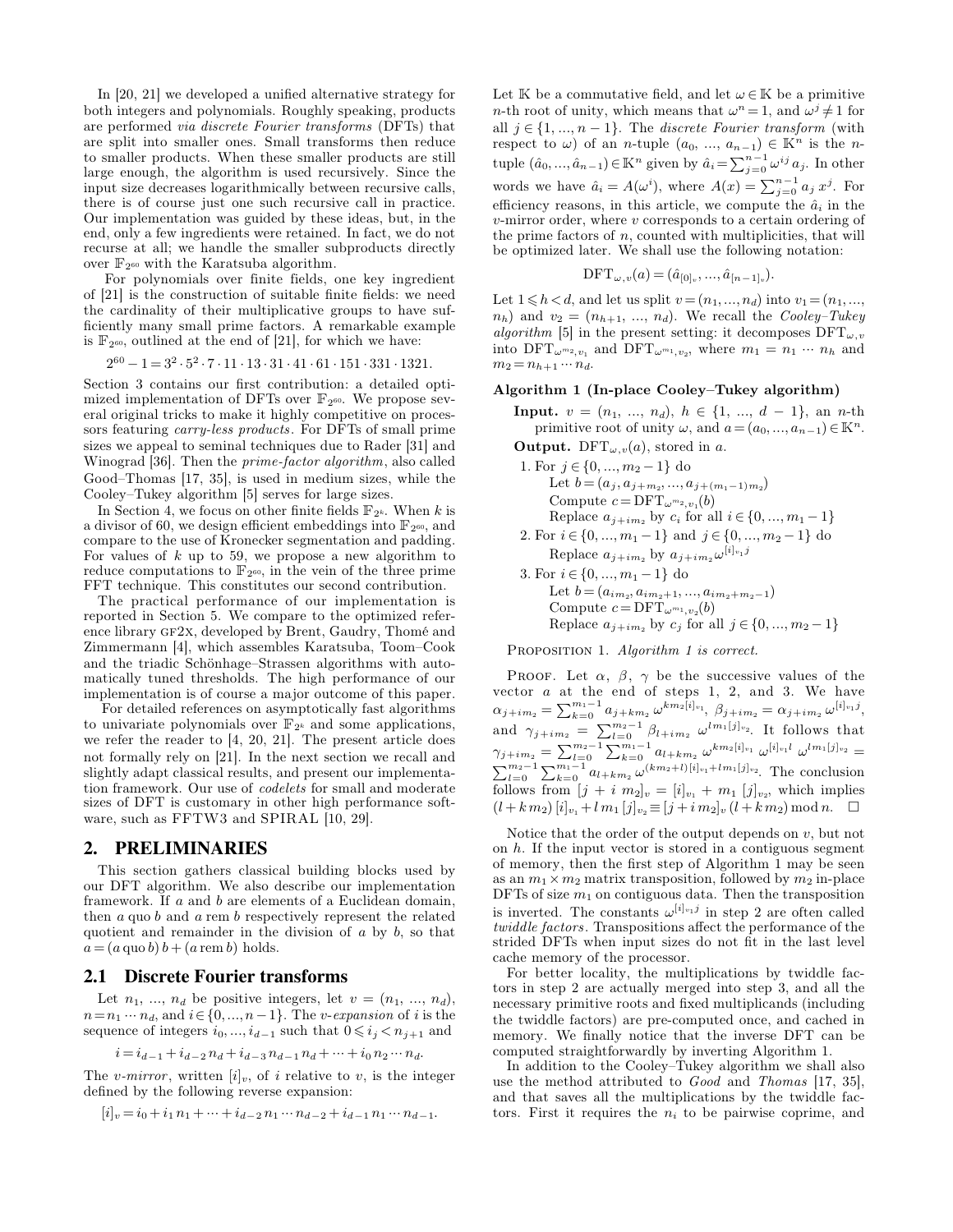second, input and output data must be re-indexed. The rest is identical to Algorithm  $1$ —see [\[8\]](#page-7-20), for instance, for complete formulas. With  $\mathbb{F}_{2^{60}}$ , the condition on the  $n_i$  fails only when two  $n_i$  are 3 or 5. In such a case, it is sufficient to replace *v* by a new vector where the two occurrences of 3 (resp. of 5) are replaced by 9 (resp. by 25), and to modify the re-indexing accordingly. In sizes 9 and 25, we build codelets upon the Cooley-Tukey formulas. A specific codelet for  $n = (3\ 5)^2$  might further improve performance, but we did not implement this yet. We hardcoded the re-indexing into codelets, and we restrict to using the Good-Thomas algorithm up to sizes that fit into the cache memory. We shall discuss later the relative performance between these two DFT algoritms.

#### **2.2 Rader reduction**

<span id="page-2-1"></span>When the recurrence of the Cooley-Tukey algorithm ends with a DFT of prime size  $n$ , then we may use Rader's algorithm [\[31\]](#page-7-13) to reduce such a DFT to a cyclic polynomial product by a fixed multiplicand.<br>In fact, let  $\mu = n - 1$ , let  $\gamma$  be a generator of the multiplica-

tive group of  $\mathbb{Z}/n \mathbb{Z}$ , and let  $\eta$  be its modular inverse. We let  $\mathbb{Z}/(n \mathbb{Z}/n \mathbb{Z})$  $B(x) = \sum_{i=0}^{\mu-1} a_{\gamma^i \text{ rem } n} x^i$  and  $W(x) = \sum_{i=0}^{\mu-1} \omega^{\eta^i \text{ rem } n} x^i$ , and we compute  $C(x) = B(x) W(x)$  rem  $(x^{\mu} - 1)$ . The coefficient *c<sub>i</sub>* of  $x^i$  in  $C(x)$  equals  $\sum_{j=1}^{n-1} a_j \omega^{(\eta^i j) \text{ rem } n}$ . Consequently we have  $DFT_{\omega,n}(a) = (\sum_{j=0}^{n-1} a_j, a_0 + c_{\sigma(1)-1}, ..., a_0 + \text{is a}^{\text{th}})$  $c_{\sigma(\mu)-1}$ , where  $\sigma$  is the permutation of  $\{1,...,\mu\}$  defined by  $\sigma(\eta^i \text{ rem } \mu) = i$ . In this way, the DFT of *a* reduces to one cyclic product of size  $\mu$ , by the fixed multiplicand  $W$ .

*Remark* 2*.* Bluestein reduction [\[2\]](#page-7-21) allows for the con version of DFTs into cyclic products even when *n* is not prime. In [\[21\]](#page-7-2), this is crucially used for controlling the size *n* of recursive DFTs. This suggests that Bluestein reduction might be useful in practice for DFTs of small composite orders, say  $n \le 50$ . For DFTs over  $\mathbb{F}_{2^{60}}$ , this turns out to be wrong: so far, the strategies to be described in Section [3](#page-2-0) are more efficient.

#### **2.3 Implementation framework**

Throughout this article, we consider a platform equipped with an  $INTER(R) CORE(TM)$  i7-4770 CPU at 3.40 GHz and 8 GB of 1600 MHz DDR3 memory, which features AVX2 and CLMUL technologies (family number 6 and model number  $0x3C$ . The platform runs the JESSIE GNU DEBIAN operating system with a 64 bit Linux kernel version 3.14. Care has been taken to avoid *CPU throttling* and *Turbo Boost* issues while measuring timings. We compiled with GCC [\[15\]](#page-7-22) version 4.9.2.

In order to efficiently and easily benefit from AVX and CLMUL instruction sets, we decided to implement the lowest level of our DFTs directly in assembly code. In fact there is no standard way to take full advantage of these technologies within languages such as C and  $C_{++}$ , where current SIMD types are not even *bona fide*. It is true that programming *via intrinsics* [\[26\]](#page-7-23) is a reasonable compromise, but there remain a certain number of technical pitfalls such as memory alignment, register allocation, and instruction latency management.

For our convenience we developed *dynamic compilation* features (also known as *just in time* compilation) from scratch, dedicated to high performance computing within Mathemagix (http://www.mathemagix.org). It is only used to tune assembly code for DFTs of orders a few thou sands. Our implementation in the RUNTIME library partially supports the x86, SSE, and AVX instruction sets for the amd64 *application binary interface*missing instructions can be added easily. This of course suits most personal com puters and computation clusters.

The efficiency of an SSE or AVX instruction is not easy to determine. It depends on the types of its arguments, and is usually measured in terms of latency and throughput. In ideal conditions, the *latency* is the number of CPU clock cycles needed to make the result of an instruction available to another instruction; the *reciprocal throughput*, sometimes called *issue latency*, is the (fractional) number of cycles needed to actually perform the computation—for brevity, we drop "reciprocal". For detailed definitions we refer the reader to [\[26\]](#page-7-23), and also to [\[9\]](#page-7-24) for useful additional comments.

In this article, we shall only use AVX-128 instructions, and 128-bit registers are denoted xmm0,..., xmm15 (our code is thus compatible with the previous generation of processors). A 128-bit register may be seen as a vector of two 64-bit integers, that are said to be *packed* in it. We provide unfa miliar readers with typical examples for our aforementioned processor, with cost estimates, and using the Intel syntax, where the destination is the first argument of instructions:

- vmovq loads/stores 64-bits integers from/to memory. vmovdqu loads/stores packed 64-bits integers not neces sary aligned to 256-bit boundaries. vmovdqa is similar to vmovdqu when data is aligned on a 256-bit boundary; it is also used for moving data between registers. Latencies of these instructions are between 1 and 4, and through puts vary between 0.3 and 1.
- vpand, vpor, and vpxor respectively correspond to bit-<br>wise "and", "or" and "xor" operations. Latencies are 1 and throughputs are 0.33 or 0.5.
- vpsllq and vpsrlq respectively perform left and right logical shifts on 64-bit packed integers, with latency 1 or 2, and throughput 1. We shall also use vpunpckhqdq xmm1, xmm2, xmm3/m128 to unpack and interleave in xmm1 the 64-bit integers from the high half of xmm2 and xmm3/m128, with latency and throughput 1. Here, xmm1, xmm2, and xmm3 do not mean that the instruction only acts on these specific registers: instead, the indices 1, 2, and 3 actually refer to argument positions. In addition, the notation xmm3/m128 means that the third argument may be either a register or an adress pointing to 128-bit data to be read from the memory.
- vpclmulqdq xmm1, xmm2, xmm3/m128, imm8 carry-less multiplies two 64-bit integers, selected from xmm2 and xmm3/m128 according to the constant integer imm8, and stores the result into xmm1. The value 0 for imm8 means that the multiplicands are the 64-bit integers from the low half of xmm2 and xmm3/m128. Mathematically speaking, this corresponds to multiplying two polyno mials in  $\mathbb{F}_2[x]$  of degrees  $\lt 64$ , which are packed into integers: such a polynomial is thus represented by a 64-bit integer, whose *i*-th bit corresponds to the coef ficient of degree *i*. This instruction has latency 7 and throughput 2. This high latency constitutes an impor tant issue when optimizing the assembly code. This will be discussed later.

# **3. DFTs OVER**  $\mathbb{F}_{2^{60}}$

<span id="page-2-0"></span>In order to perform DFTs efficiently, we are interested in finite fields  $\mathbb{F}_{2^k}$  such that  $2^k - 1$  admits many small prime factors. This is typically the case [\[21\]](#page-7-2) when *k* admits many small prime factors itself. Our favorite example is  $k = 60$ , also because 60 is only slightly smaller than the bit size 64 of registers on modern architectures.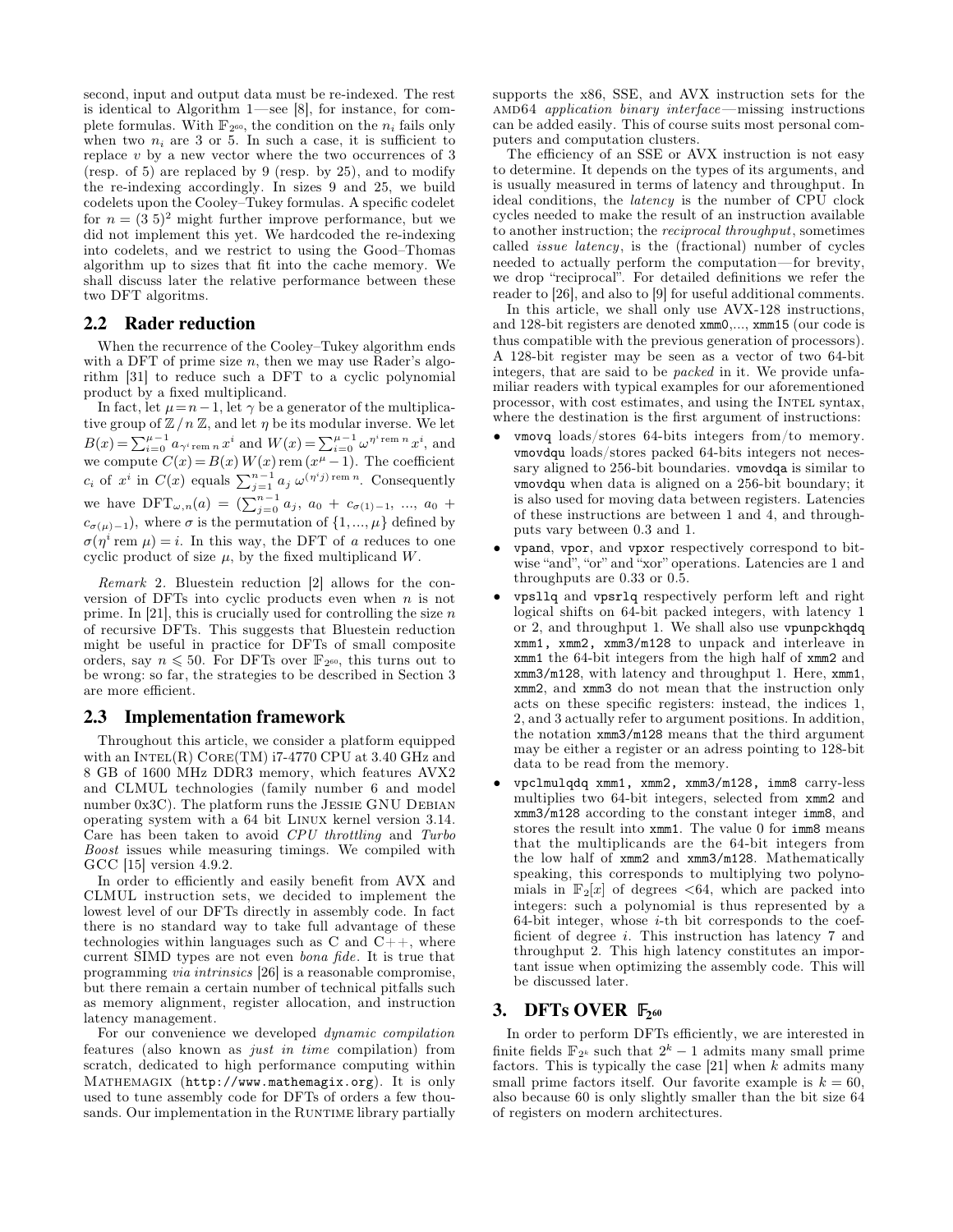Using the eight smallest prime divisors of  $2^{60} - 1$  allows Using the eight smallest prime divisors of  $2^{60} - 1$  allows<br>us to perform DFTs up to size  $3^2 \cdot 5^2 \cdot 7 \cdot 11 \cdot 13 \cdot 31 \cdot 41$ .  $61 = 17461919475$ , which is sufficiently large for most of the applications. We thus begin with building DFTs in size 3,5, 7, 11, 13, 31, 41, 61, and then combine them using the Good-Thomas and Cooley-Tukey algorithms.

# **3.1 Basic arithmetic in**  $\mathbb{F}_{2}$  60

The other key advantage of  $k=60$  is the following defining polynomial  $P(z) = (z^{61} - 1)/(z - 1) \in \mathbb{F}_2[z]$ . Elements of  $\mathbb{F}_{2^{60}}$  will thus be seen as polynomials in  $\mathbb{F}_{2}[z]$  modulo P.

For multiplying *a* and *b* in  $\mathbb{F}_{2^{60}}$ , we perform the product  $\tilde{a}~\tilde{b}$  of the preimage polynomials, so that the preimage  $\tilde{c}$  of  $c = a b$  may be obtained as follows

$$
\tilde{c} = ((\tilde{a}\,\tilde{b})\,\mathrm{rem}\,(z^{61}-1))\,\mathrm{rem}\,P.
$$

The remainder by  $z^{61} - 1$  may be performed efficiently by corresponds to a single conditional subtraction of *P*.

In order to decrease the reduction cost, we allow an even more redundant representation satisfying the minimal requirement that data sizes are  $\leq 64$  bits. If  $\tilde{a}$ ,  $b \in \mathbb{F}_2[z]$ have degrees  $\lt 64$ , then  $\tilde{c} = \tilde{a} \, \tilde{b}$  may be reduced in-place by  $z^{64} - z^3$ , using the following macro, where **xmm1** denotes any auxiliary register, and xmm0 represents a register different from **xmm1** that contains  $\tilde{c}$ :

```
vpunpckhqdq xmm1, xmm0, xmm0
vpsllq xmm1, xmm1, 3
vpxor xmm0, xmm0, xmm1
```
In input xmm0 contains the 128-bit packed polynomial, and its 64-bit reduction is stored in its low half in output. Let us mention from here that our implementation does not yet fully exploit vector instructions of the SIMD unit. In fact we only use the 64-bit low half of the 128-bit registers, except for DFTs of small orders as explained in the next para graphs.

#### **3.2 DFTs of small prime orders**

In size  $n = 3$ , it is classical that a DFT needs only one product and one reduction:  $DFT_{\omega,(3)}(a) = (a_0 + a_1 + a_2,$  $a_0 + (a_1 + a_2) \omega + a_2, a_0 + a_1 + (a_1 + a_2) \omega$ . This strategy generalizes to larger *n* as follows, *via* the Rader reduction of Section [2.2,](#page-2-1) that involves a product of the form

$$
C(x) = \left(\sum_{i=0}^{\mu-1} b_i x^i\right) \left(\sum_{i=0}^{\mu-1} w_i x^i\right) \text{rem } (x^{\mu} - 1). \tag{1}
$$

The coefficient  $c_i$  of degree *i* of  $C$  satisfies:

$$
c_i = \sum_{\substack{(k+l) \text{ rem } \mu = i}} (b_k + b_l) (w_k + w_l) + \sum_{k=0}^{\mu - 1} b_k w_k.
$$
 (2) 3.

This amounts to  $\mu + \mu (\mu - 1)/2$  products,  $\mu^2$  sums (even fit less if the  $w_k + w_l$  are pre-computed), and  $\mu$  reductions.

We handcrafted these formulas in registers for  $n = 3, 5$ , reduced immediately. Instead we perform bitwise arithmetic on 128-bit registers, so that reductions to 64-bit integers are postponed to the end. The following table counts instruc tions of each type. Precomputed constants are mostly read from memory and not stored in registers. The last column *cycles* contains the number of CPU clock cycles, measured with the CPU instruction rdtsc, when running the DFT code in-place on contiguous data already present in the level 1 cache memory.

| $\boldsymbol{n}$ | clmul | $_{\rm shift}$ | xor | move | cycles   |
|------------------|-------|----------------|-----|------|----------|
|                  |       |                |     |      | 19       |
|                  |       |                | ഹ   |      | $\Omega$ |
|                  |       |                | Æυ  |      |          |

For  $n \geq 11$ , these computations do not fit into the 16 registers, and using auxiliary memory introduces unwanted overhead. This is why we prefer to use the method described in the next subsection.

# <span id="page-3-2"></span>**3.3 DFTs of larger prime orders**

using bit shifts and bitwise xor. The final division by *P* may be computed as  $C_0(x) + x^{\eta} C_1(x) + x^{2\eta} C_2(x) +$ <br>corresponds to a single conditional subtraction of *P*.  $\delta_{\mu} (b_{\mu-1} W(x) + w_{\mu-1} B(x))$ , where  $C_0(x) = B_0(x) W_0(x$ For larger DFTs we still use the Rader reduction [\(1\)](#page-3-0) but it is worth using Karatsuba's method instead of formula [\(2\)](#page-3-1). Let  $\eta = \mu$  quo 2, and let  $\delta_{\mu} = 1$  if  $\mu$  is odd and 0 otherwise. We decompose  $B(x) = B_0(x) + x^{\eta} B_1(x) + \delta_{\mu} b_{\mu-1} x^{\mu-1}$ , , and  $W(x) = W_0(x) + x^{\eta} W_1(x) + \delta_{\mu} w_{\mu-1} x^{\mu-1}$ , where  $B_0$ ,  $B_1$ ,  $W_0$ ,  $W_1$  have degrees  $\leq \eta - 1$ . Then  $B(x)$   $W(x)$ <br>may be computed as  $C_0(x) + x^{\eta} C_1(x) + x^{2\eta} C_2(x) +$  $C_2(x) = B_1(x) W_1(x)$ , and  $C_1(x) = (B_0(x) + B_1(x)) (W_0(x) +$  $W_1(x)$  –  $C_0(x)$  –  $C_2(x)$  are obtained by the Karatsuba algorithm.

If  $\mu$  is odd, then during the recursive calls for  $C_0$ ,  $C_1$ ,  $C_2$ , we collect  $b_i w_i$ , for  $0 \le i < 2 \eta$ . Then we compute  $b_{\mu-1} w_{\mu-1}$ , so that the needed  $b_{\mu-1} w_i + w_{\mu-1} b_i$  are obtained as  $(b_{\mu-1} + b_i) (w_{\mu-1} +$ 

*buring the recursive calls, reductions of products are dis*carded, and sums are performed over 128 bits. The total number of reductions at the end thus equals  $\mu$ . We use these formulas for  $n = 11, 13, 31, 41, 61$ . For  $n = 5, 7$  this approach leads to fewer products than with the previous method, but the number of sums and moves is higher, as reported in the following table:

| $\boldsymbol{n}$ | clmul | shift | xor  | move | cycles |
|------------------|-------|-------|------|------|--------|
| 5                |       |       | 34   | 52   | 63     |
|                  | 18    | 12    | 76   | 83   | 83     |
| 11               | 42    | 20    | 184  | 120  | 220    |
| 13               | 54    | 24    | 244  | 239  | 450    |
| 31               | 270   | 60    | 1300 | 971  | 2300   |
| 41               | 378   | 80    | 1798 | 1156 | 3000   |
| 61               | 810   | 120   | 3988 | 2927 | 7300   |

<span id="page-3-0"></span>For readability only the two most significant figures are reported in column *cycles*. The measurements typically vary by up to about 10%. It might be possible to further improve these timings by polishing register allocation, decreasing temporary memory, reducing latency effects, or even by trying other strategies [\[1,](#page-7-25) [3\]](#page-7-26).

#### <span id="page-3-1"></span>**3.4 DFTs of composite orders**

7. Products are computed by vpclmulqdq. They are not small prime orders, with suitable input and output strides.<br>reduced immediately. Instead we perform bitwise arithmetic For instance, in size  $n = 3 \cdot 5$ , we perform five As long as the input data and the pre-computed constants fit into the level 3 cache of the processor (in our case,  $8 \text{ MB}$ ), we may simply unfold Algorithm 1: we do not transposecopy data in step 1, but rather implement DFT codelets of small prime orders, with suitable input and output strides. DFTs of order 3 with stride 5, namely on  $(a_0, a_5, a_{10})$ ,  $(a_1, a_2)$  $a_6, a_{11}$ ,  $\ldots$ ,  $(a_4, a_9, a_{14})$ , then we multiply by those twiddle factors not equal to 1, and finally, we do three in-place DFTs of size 5 and stride 1. In order to minimize the effect of the latency of vpclmulqdq, carry-less products by twiddle factors and reductions may be organized in groups of 8, so that the result of each product is available when arriving at its corresponding reduction instructions. More precisely,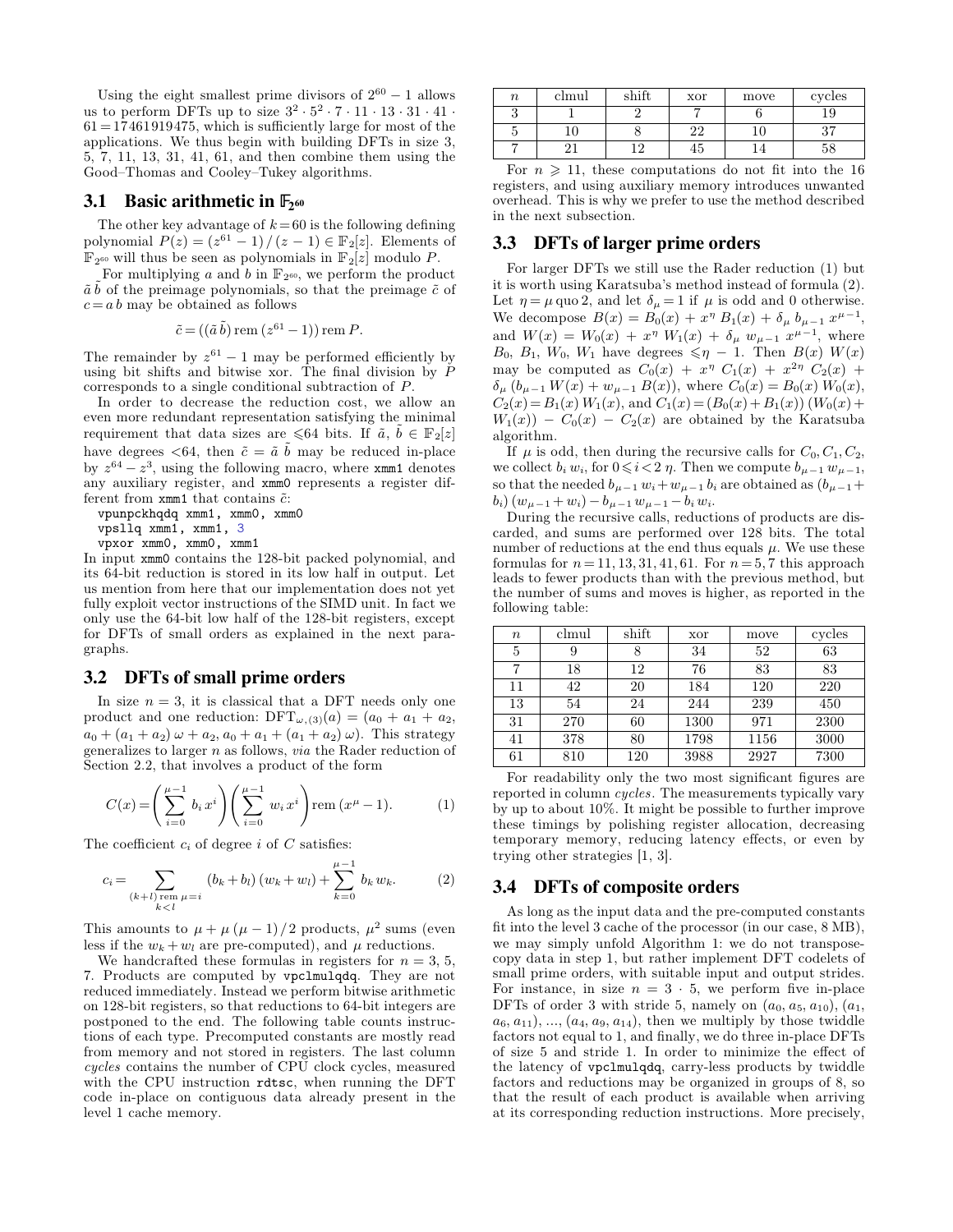

<span id="page-4-1"></span>**Figure 1.** Timings for DFT over  $\mathbb{F}_{2^{60}}$ , in CPU cycles.

if rdi contains the current address to entries in *a*, and rsi the current address to the twiddle factors, then 8 entry-wise products are performed as follows:

```
vmovq xmm0, [rdi+8*0]
vmovq xmm1, [rdi+8*1]
  ...
vmovq xmm7, [rdi+8*7]
vpclmulqdq xmm0, xmm0, [rsi+8*0], 0
vpclmulqdq xmm1, xmm1, [rsi+8*1], 0
  ...
```

```
vpclmulqdq xmm7, xmm7, [rsi+8*7], 0
```
Then the contents of xmm0,...,xmm7 are reduced in sequence modulo  $z^{64} - z^3$ , and finally the results are stored into cis memory.

Up to sizes  $n < 10000$  made from primes  $\leq 41$ , we generated executable codes for the Cooley-Tukey algorithm, and measured timings for all the possible orderings *v*. This revealed that increasing orders, namely  $n_1 \leq n_2 \leq \cdots \leq n_d$ , multiply A by B in  $\mathbb{F}_{2^{60}}[x]$  by reinterpreting y as the gener-<br>yield the best performances. In size  $n = 3 \cdot 5 \cdot 7 \cdot 11 =$  ator of  $\mathbb{F}_{2^{60}}$ . In ter 1155, one transform takes 44000 CPU cycles, among which 9000 are spent in multiplications by twiddle factors. We implemented the Good-Thomas algorithm in the same way as for CooleyTukey, and concluded that it is always faster when data fit into the cache memory. When  $n = 1155$ , this leads to only 38000 cycles for one transform, for which carryless products contribute 40%.

For each size  $m < 10000$ , we then deduced the smallest DFT size  $n \geq m$ , together with the best ordering, leading of degrees  $\lt k$  in z, followed by  $2d-1$  divisions by  $P_k(z)$ . to the fastest calculation *via* the Good-Thomas algorithm. The graph in Figure [1](#page-4-1) represents the number of CPU cycles<br>in terms of m obtained in this way. Then is to the variety<br>the computation of one such product in  $\mathbb{F}_2[z][x]$ , said in biin terms of *m* obtained in this way. Thanks to the variety of prime orders, the staircase effect is softer than with the classical FFT.

For sizes *n* larger than a few thousands, using internal DFTs of prime size with large strides is of course a bad idea<br>in terms of moment management. The election clusterious Roughly speaking, this approach increases input bit sizes by in terms of memory management. The classical technique, going back to [\[16\]](#page-7-27), and now known as the *4-step* or *6-step* FFT in the literature, consists in decomposing *n* into  $m_1 m_2$ such that  $m_1$  and  $m_2$  are of order of magnitude  $\sqrt{n}$ . In the and  $m_2 = n_{h+1} \cdots n_d$  are the closest to  $\sqrt{n}$ .

As previously mentioned, for large values of  $m_1, m_2$ , step 1 of Algorithm 1 decomposes into the transposition of a  $m_1 \times$  $m_2$  matrix (in column representation), followed by  $m_2$  inplace DFTs of size  $m_1$  on contiguous data. Then the trans-<br>position is performed backward. In the classical case of the FFT,  $m_1$  and  $m_2$  are powers of two that satisfy  $m_1 = m_2$  or  $m_1 = 2 m_2$ , and efficient cache-friendly and cache-oblivious solutions are known to transpose such  $m_2 \times m_2$  matrices in-place with AVX2 instructions. Unfortunately, we were not able to do so in our present situation. Consequently we simply transpose rows in groups of 4 into a fixed temporary buffer of size  $4 m_2$ . Then we may perform 4 DFTs of size  $m_2$  on contiguous data, and finally transpose backward. The threshold for our 4-step DFTs has been estimated in the neighborhood of 7000.

#### **4. OTHER GROUND FIELDS**

<span id="page-4-0"></span>Usually, fast polynomial multiplication over  $\mathbb{F}_2$  is used as the basic building block for other fast polynomial arithmetic over finite fields in characteristic two. It is natural to ask<br>whether we may use our fast multiplication over  $\mathbb{F}_{2^{60}}$  as the basic building block. Above all, this requires an efficient way to reduce multiplications in  $\mathbb{F}_{2^k}[x]$  with  $k \neq 60$  to multiplications in  $\mathbb{F}_{2^{60}}[x]$ . The optimal algorithms vary greatly with *k*. In this section, we discuss various possible strategies. Timings are reported for some of them in the next section.<br>In the following paragraphs,  $a, b \in \mathbb{F}_{2^k}[x]$  represent the two polynomials of degrees  $\langle d \rangle$  to be multiplied, and  $P_k \in \mathbb{F}_2[z]$ is the defining polynomial of  $\mathbb{F}_{2^k}$  over  $\mathbb{F}_2$ .

#### **4.1 Lifting and Kronecker segmentation**

<span id="page-4-2"></span>*Case when*  $k = 1$ . In order to multiply two packed polynomials in  $\mathbb{F}_2[x]$ , we use standard *Kronecker seqmentation* and cut the input polynomials into slices of 30 bits. More pre cisely, we set  $m = [d/30]$ ,  $A(y, x) = \sum_{i=0}^{m-1} \sum_{j=0}^{29} a_{30i+j} x^j y^i$ and  $B(y, x) = \sum_{i=0}^{m-1} \sum_{j=0}^{29} b_{30i+j} x^j y^i$ , so that  $a(x) =$  $A(x^{30}, x)$  and  $b(x) = B(x^{30}, x)$ . The product  $c = a b$  then satisfies  $c(x) = C(x^{30}, x)$ , where  $C = AB$ . We are thus led to multiply *A* by *B* in  $\mathbb{F}_{2^{60}}[x]$  by reinterpreting *y* as the genera constant overhead factor of roughly 2. In fact, when considering algorithms with asymptotically softly linear cost, comparing relative input sizes gives a relevant approxima tion of the relative costs.

*General strategies.* It is well known that one can handle any value of *k* by reduction to the case  $k=1$ . Basically,  $\mathbb{F}_{2^k}$ is seen as  $\mathbb{F}_2[z]/(P_k(z))$ , and a product in  $\mathbb{F}_{2^k}[x]$  is lifted to one product in degree  $\langle d \rangle$  in  $\mathbb{F}_2[z][x]$ , with coefficients Then, the *Kronecker substitution* [\[14,](#page-7-28) Chapter 8] reduces  $degree \leq (k, d)$ , to one product in  $\mathbb{F}_2[x]$  in degree  $\leq (2 \; k - 1)$ 1) *d*. In total, we obtain a general strategy to reduce one product in degree  $\langle d \rangle$  in  $\mathbb{F}_{2^k}$  to one product in  $\mathbb{F}_{2^{60}}[x]$  in degree  $\leqslant$   $\lceil((2 k-1) d)/30\rceil$ , plus  $O(d M_{2^k}(1))$  bit operations. a factor at most 4 in general, but only 3 when  $k = 2$ .

context of Algorithm 1, with  $v = (n_1, ..., n_d)$ , and  $n = n_1 \cdots n_d$ ,<br>we need to determine  $h \in \{1, ..., d\}$  such that  $m_1 = n_1 \cdots n_h$  degree  $\langle d \rangle$  is still regarded as a multiplication of  $\tilde{a}$  and  $\tilde{b}$ <br>and  $m_2 = n_{h+1} \cdots n_d$ Instead of Kronecker substitution, we may alternatively use classical *evaluation/interpolation schemes* [\[23,](#page-7-29) Sec tion 2]. Informally speaking, a multiplication in  $\mathbb{F}_{2^k}[x]$  in degree  $\lt d$  is still regarded as a multiplication of  $\tilde{a}$  and  $\tilde{b}$ in  $\mathbb{F}_2[z][x]$  of bi-degrees  $\lt(k, d)$ , but we "specialize" the varithen perform products in  $A[x]$  of degrees  $\langle d, \rangle$  and finally we "interpolate" the coefficients of  $\tilde{a}\tilde{b}$ .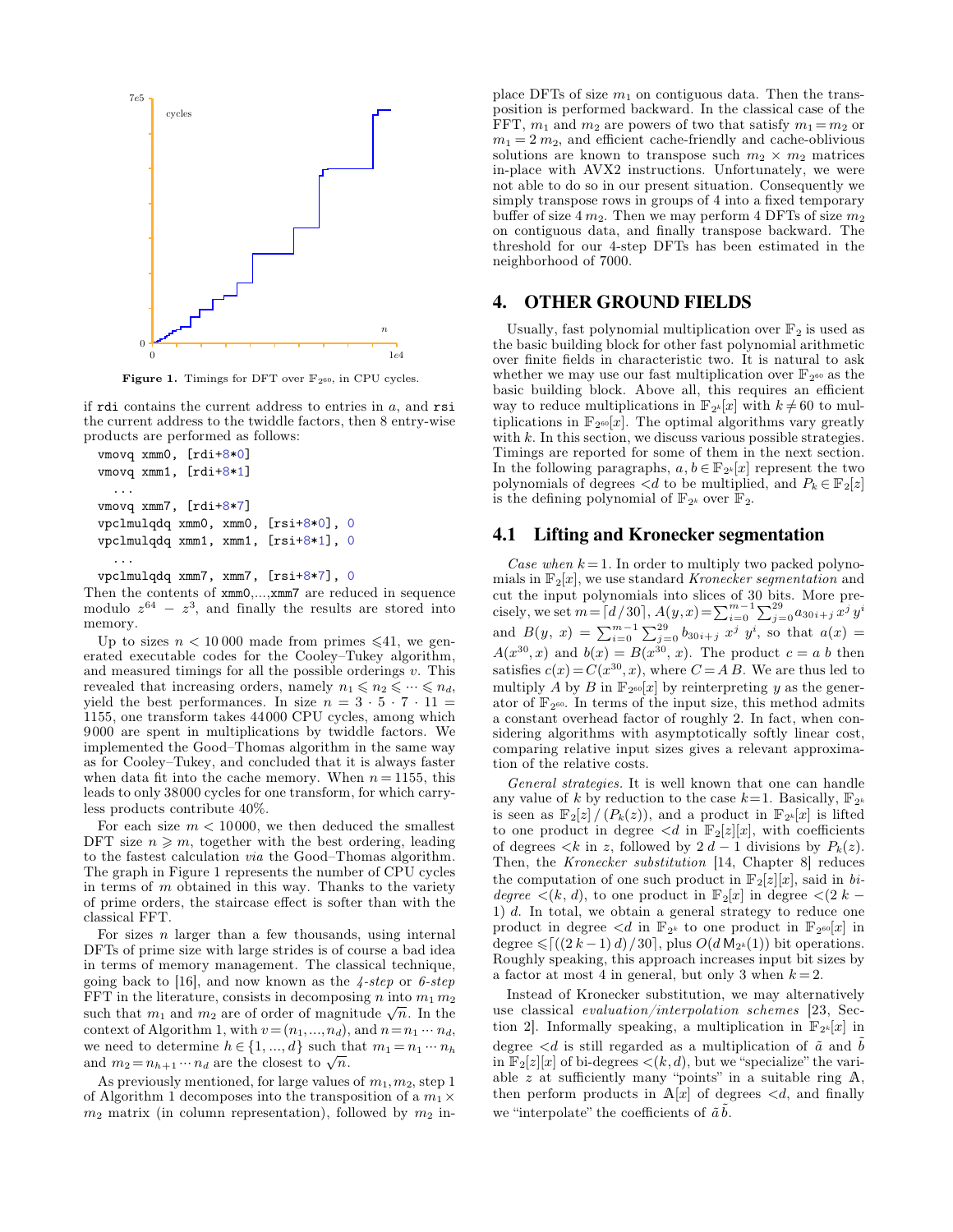instance, if  $k = 2$  then  $\alpha(z) = \alpha_0 + \alpha_1 z$  is sent to  $(\alpha_0,$  $\alpha_0 + \alpha_1$ ,  $\alpha_1$ ), which corresponds to the projective evaluation at  $(0, 1, \infty)$ . The size overhead of this reduction is 3, tion at  $(0,1,\infty)$ . The size overhead of this reduction is 3, are thus led to multiplying polynomials in  $\mathbb{F}_{2^{60}}[y][x]$  in bi-<br>but its advantage to the preceding general strategy is the degree  $\langle k/60, d \rangle$ , which yiel splitting of the initial product into smaller independent products. The Karatsuba transform canbe iterated, and even Toom-Cook transforms of [\[3\]](#page-7-26) might be used to handle small values of *k*.

Another standard evaluation scheme concerns the case when *k* is sufficiently large. Each coefficient  $\alpha(z)$  of  $\tilde{a}$ , *b* is "evaluated" *via* one DFT of size  $n \geq \lfloor (2k - 1)/30 \rfloor$  applied to the Kronecker segmentation of  $\alpha(z)$  into slices of 30 bits seen in  $\mathbb{F}_{2^{60}}[y]$ . Then we perform *n* products in  $\mathbb{F}_{2^{60}}[x]$  in degree  $\lt d$ , and "interpolate" the output coefficients by means of inverse DFTs. Asymptotically, the size overhead is again 4.

The rest of this section is devoted to other reduction strategies involving a size growth less than 4 in various par ticular cases.

#### **4.2 Field embedding**

<span id="page-5-2"></span>*Case when*  $k \mid 60$ . When  $k \geq 2$  and  $k \mid 60$ , which corresponds to  $k = 2, 3, 4, 5, 6, 10, 12, 15, 20, 30$ , we may embed  $\mathbb{F}_{2^k}$ into  $\mathbb{F}_{2^{60}}$ , by regarding  $\mathbb{F}_{2^{60}}$  as a field extension of  $\mathbb{F}_{2^k}$ . The input polynomials are now cut into slices of degrees  $\leq m$ <br>with  $m = \lfloor (60/k + 1)/2 \rfloor$ . The currhead of this method is with  $m = \lfloor (60/k + 1)/2 \rfloor$ . The overhead of this method is asymptotically  $60/(m k) \le 2$ . If  $k = 4, 12, 20$ , then  $60/k$ is odd,  $m = (60 / k + 1) / 2$ , and the overhead is <2. In particular it is only  $3/2$  for  $k = 20$ .

Let *Q* be an irreducible factor of *P* in  $\mathbb{F}_{2^k}[x]$ , of degree  $60/k$ . Elements of  $\mathbb{F}_{2^{60}}$  can thus be represented by polyfollowing isomorphism

$$
\Phi: \mathbb{F}_2[z, y]/(P_k(z), \check{Q}(z, y)) \to \mathbb{F}_2[z]/(P(z)),
$$

where  $\dot{Q}(z, y)$  represents the canonical preimage of  $Q$  in  $\mathbb{F}_2[z, y]$ . Let  $f(z, y)$  be a polynomial of bi-degree  $\lt(k, m)$ representing an element of  $\mathbb{F}_{2^k}[y]$ , obtained as a slice of *a* or *b*. The image  $\Phi(f)$  can be obtained as  $f(\Phi(z), \Phi(y))$ . Consequently, if we pre-compute  $\Phi(z^j y^i)$  for all  $j < k$  and  $\frac{1}{w\rho}$  $i < m$ , then deducing  $\Phi(f)$  requires 59 sums in  $\mathbb{F}_2[z]/(P(z))$ .

The number of sums may be decreased by using larger look-up tables. Let  $b_0$ , ...,  $b_{59}$  represent the basis  $z^j$   $y^i$  for  $j \leq k$  and  $i \leq m$ , whatever the order is. Then all the  $\{\Phi(\sum_{j=0}^{5} \beta_{6i+j} b_{6i+j}) | (\beta_{6i}, ..., \beta_{6i+5}) \in \mathbb{F}_2^6\}$  for  $0 \le i < 10$  vp can be stored in 10 look-up tables of size 64, which allows  $\Phi(f)$  to be computed using 9 sums. Of course the cost for reordering and packing bits of elements of  $\mathbb{F}_{2^k}[y]$  must be taken into account, and sizes of look-up tables must be carefully adjusted in terms of *k*. The details are omitted.<br>Conversely, let  $g \in \mathbb{F}_2[z]/(P(z))$ . We wish to compute

Conversely, let  $g \in \mathbb{F}_2[z] / (P(z))$ . We wish to compute  $\Phi^{-1}(g)$ . As for direct images of  $\Phi$ , we may pre-compute  $\Phi^{-1}(z^i)$  for all  $i < 60$  and reduce the computation of  $\Phi^{-1}(g)$ to 59 sums in  $\mathbb{F}[z, y]/(P_k(z), Q(z, y))$ . Larger look-up tables can again help to reduce the number of sums.

Let us mention that the use of look-up tables cannot benefit from SIMD technologies. On the current platform this is not yet a problem: fully vectorized arithmetic in  $\mathbb{F}_{2^{60}}[z,$  $y \mid (P_k(z), \check{Q}(z, y))$  would also require SIMD versions of carry-less multiplication which are not available at present.

*Case when*  $gcd(60, k) \geq 2$ . We may combine the previous strategies when *k* is not coprime with 60. Let  $t =$  $gcd(60, k)$ . We rewrite elements of  $\mathbb{F}_{2^k}[x]$  into polynomials in  $\mathbb{F}_{2^t}[y][x]$  of bi-degrees  $\langle (k/t, d) \rangle$ , and then use the Kro-

The classical Karatsuba transform is such a scheme. For necker substitution to reduce to one product in  $\mathbb{F}_{2^t}[x]$  in stance, if  $k = 2$  then  $\alpha(z) = \alpha_0 + \alpha_1 z$  is sent to  $(\alpha_0, \alpha_1)$  degree  $(2k/t - 1) d$ . For example, w necker substitution to reduce to one product in  $\mathbb{F}_{2^t}[x]$  in of  $\mathbb{F}_{2^k}$  may be represented by polynomials in  $\mathbb{F}_{2^{60}}[y]$ . We degree  $\langle (k/60,d)$ , which yields an overhead of 2. Another favorable case is when  $20 \mid k$ , yielding an overhead of 3.

#### **4.3 Double-lifting**

<span id="page-5-1"></span>When  $k \leq 30$ , we may of course directly lift products in  $\mathbb{F}_{2^k}[x]$  to products in  $\mathbb{F}_2[z][x]$  of output degree in z at most 58. The latter products may thus be computed as products in  $\mathbb{F}_{2^{60}}[x]$ . This strategy has an overhead of 60/*k*, so it outperforms the general strategies for  $k \geq 16$ .

For  $31 \leq k \leq 59$ , we lift products to  $\mathbb{F}_2[z][x]$  and multiply in  $(\mathbb{F}_{2}[z]/(P(z)))[x]$  and  $(\mathbb{F}_{2}[z]/(P(z+1)))[x]$ . We then perform Chinese remaindering to deduce the product modulo  $P(z) P(z+1)$ .

Multiplying *A* and *B* in  $(\mathbb{F}[z]/(P(z+1)))[x]$  may be obtained as  $(A(z+1,x) B(z+1,x)$ rem  $P(z)$  $(z+1)$ . In this way all relies on the same DFT routines over  $\mathbb{F}_{2^{60}}$ .<br>If  $\alpha(z) \in \mathbb{F}_2[z]$  has degree <*l*, with *l* a power of 2, we

If  $\alpha(z) \in \mathbb{F}_2[z]$  has degree  $\langle l, \text{ with } l \text{ a power of } 2, \text{ we  
decompose } \alpha(z) = \alpha_0(z) + z^{l/2} \alpha_1(z) \text{ with } \alpha_0 \text{ and } \alpha_1 \text{ of }$ degrees  $\langle l/2 \rangle$ , then  $\alpha(z+1)$  is obtained efficiently by the following induction:

<span id="page-5-0"></span>
$$
\alpha(z+1) = \alpha_0(z+1) + (z+1)^{l/2} \alpha_1(z+1)
$$
\n
$$
= \alpha_0(z+1) + \alpha_1(z+1) + z^{l/2} \alpha_1(z+1).
$$
\n(3)

nomials of degrees *<*60 / *k* in F2*<sup>k</sup>*[*y*], modulo *Q*,*via* the Chinese remaindering can also be done efficiently. Let  $U(z) = z^2 + 1$  be the inverse of  $P(z + 1)$  modulo  $P(z)$ . Residues  $\gamma_0(z) \mod P(z)$  and  $\gamma_1(z) \mod P(z+1)$  then lift  $P(z)$   $P(z + 1)$ . Since deg  $\gamma_i \le 58$ , this formula involves only one carry-less product. Asymptotically, the overhead of this method is  $2 < 120/k < 4$ .

On our platform, formula [\(3\)](#page-5-0) may be implemented in degree *<*64 as follows. Assume that xmm0 contains 101010...10, xmm1 contains 11001100...1100, xmm2 con tains 11110000...11110000, *:::*, and xmm5 is filled with 11...1100...00. Then, using xmm15 for input and output, we simply do

```
vpand xmm14, xmm15, xmm0
vpsrlq xmm14, xmm14, 1
vpxor xmm15, xmm14, xmm15
vpand xmm14, xmm15, xmm1
vpsrlq xmm14, xmm14, 2
vpxor xmm15, xmm14, xmm15
  ...
vpand xmm14, xmm15, xmm5
vpsrlq xmm14, xmm14, 32
vpxor xmm15, xmm14, xmm15
```
#### **4.4 The Crandall–Fagin reduction**

For "lucky"  $60 < k < 2^{30}$  such that  $\left(\frac{x^{k+1}-1}{n}\right)/(x-1)$  is irreducible over  $\mathbb{F}_2$ , multiplication in  $\mathbb{F}_{2^k}$  reduces to cyclic multiplication over  $\mathbb{F}_2$  of length  $k + 1$ . Using our adaptation  $[21]$  of Crandall–Fagin's algorithm  $[6]$ , multiplying two polynomials of degrees  $\langle d \text{ in } \mathbb{F}_{2^k}[x]$  therefore reduces to one product in  $(\mathbb{F}_{2^{60}}[y]/(y^m-1))[x]$  in degree  $\lt d$ , where *m* is the first integer such that  $[(k+1)/m] \leq 30$ . The asymptotic overhead of this method is  $\approx$ 2. This strategy generalizes to the case when  $P_k$  divides  $x^{k+r} - 1$ , with  $r \ll k$ .

*k* case when  $P_k$  divides  $x^{k+r} - 1$ , with  $r \ll k$ .<br>For various  $k > 60$ , the polynomial  $(x^{k+1} - 1) / (x - 1)$ factors into  $r$  irreducible polynomials of degree  $k / r$ . In that case, we may use the previous strategy to reduce *r*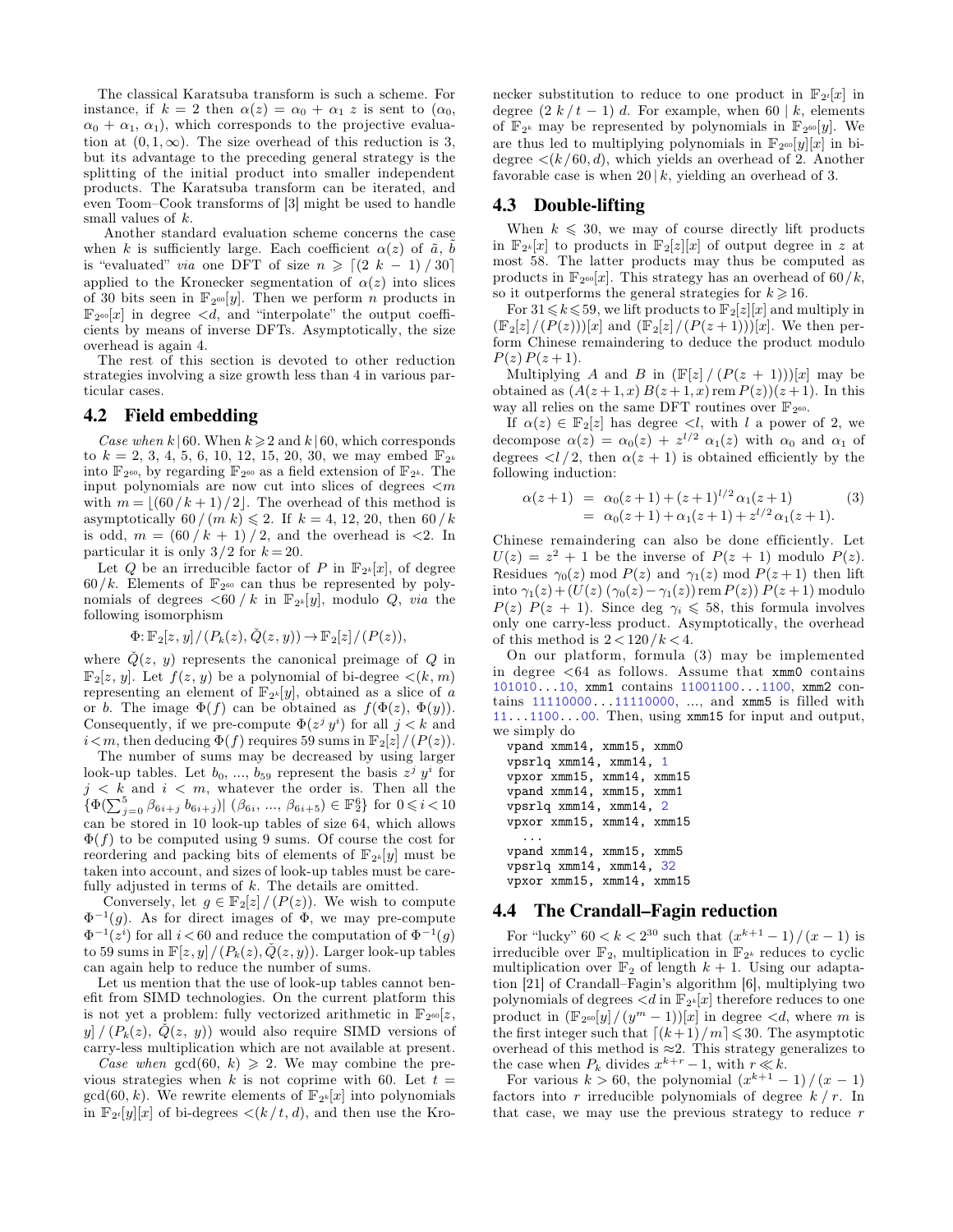| $\log_2 d$ | 16        | $\overline{1}$ | 10<br>10 | 19  | ാവ<br>∠∪ |      |  |
|------------|-----------|----------------|----------|-----|----------|------|--|
| us         | 1 ລ<br>⊥∪ | 28             | ۵ŋ<br>υZ | 140 | 290      | 640  |  |
| GF2X       | 79        | 160            | 400      | 800 | 1600     | 3500 |  |

<span id="page-6-1"></span>**Table 1.** Products in degree  $\langle d \text{ in } \mathbb{F}_{2^{60}}[x]$ , in milliseconds.

| $\log_2 \frac{d}{64}$ | 16  | $-$  | 18   | 19    | 20       | 21   |
|-----------------------|-----|------|------|-------|----------|------|
| <b>us</b>             | 29  | 70   | 170  | 300   | 730      | 1300 |
| GF2X                  | 39  | 89   | 190  | 490   | 900      | 2100 |
| <b>FLINT</b>          | 840 | 2200 | 4400 | 11000 | $\cdots$ |      |

<span id="page-6-2"></span>**Table 2.** Products in degree  $\langle d \text{ in } \mathbb{F}_2[x]$ , in milliseconds.

products in  $\mathbb{F}_{2^{k/r}}[x]$  to multiplications in  $\mathbb{F}_{2^{60}}[x]$ , using  $r = \sqrt{1}$ different defining polynomials of  $\mathbb{F}_{2^{k/r}}$ . Asymptotically, the overhead reaches again  $\approx$ 2, although working with different defining polynomials of  $\mathbb{F}_{2^{k/r}}$  probably involves another non trivial overhead in practice. Again, the strategy generalizes to the case when  $(x^{k+1} - 1)/(x - 1)$  admits *r* irreducible factors of degree  $k/r - \delta$  with  $\delta \ll k/r$ .

# **5. TIMINGS**

<span id="page-6-0"></span>Our polynomial products are implemented in the JUSTIN-LINE library of MATHEMAGIX. The source code is freely confirm the practical gain. available from revision 10434 of our SVN server (http:// gforge.inria.fr/projects/mmx/). Sources for DFTs over  $\mathbb{F}_{2^{60}}$  are in the file  $\text{dft}_12_60 \text{ and } \text{64}\text{,}$   $\text{and } \text{54}\text{,}$ Those for our polynomial products in  $\mathbb{F}_{2^k}[x]$  are in polynomial\_f2k\_amd64\_avx\_clmul.mmx. Let us recall here that Mathemagix functions can also be easily exported to  $C++$  [\[24\]](#page-7-31).

We use version 1.1 of the GF2x library, tuned to our platform during installation. The top level function, named  $gf2x$ \_mul, multiplies packed polynomials in  $\mathbb{F}_2[x]$ , and makes use of the carry-less product instruction. Triadic variants of the Schönhage–Strassen algorithm start to be used from degree 64  $\cdot$  6485. GF2x can be used from versions  $\geq$ 5.5 of the NTL library [\[34\]](#page-7-32), that uses Kronecker substitu tion to multiply in  $\mathbb{F}_{2^k}[x]$ . Consequently, we do not need to compare to NTL. We also compare to FLINT 2.5.2, tuned according to  $§13$  of the documentation.

# **5.1 E**<sub>2</sub>(*x***] and E**<sub>2</sub><sup>(*x*</sup>**]**

Table [1](#page-6-1) displays timings for multiplying polynomials of degrees  $\langle d \rangle$  in  $\mathbb{F}_{2^{60}}[x]$ . The row "us" concerns the natural product *via* DFTs, the other row is the running time of  $gf2x$ \_mul used to multiply polynomials in  $\mathbb{F}_2[x]$  built from Kronecker substitution.

In Table [2,](#page-6-2) we report on timings for multiplying poly nomials of degrees  $\langle d \text{ in } \mathbb{F}_2[x]$ . The row "us" concerns our DFT based implementation *via* Kronecker segmentation, as recalled in Section [4.1.](#page-4-2) The row  $GF2x$  is the running time for the direct call to gf2x\_mul. The row FLINT con cerns the performance of the function nmod\_poly\_mul, which reduces to products in  $\mathbb{Z}[x]$  *via* Kronecker substitution. Since the packed representation is not implemented, we could not obtain timings until the end. This comparison is not intended to be fair, but rather to show unfamiliar readers why dedicated algorithms for  $\mathbb{F}_2[x]$  may be worth it.

In both cases, our DFT based products turn out to be more efficient than the triadic version of the Schön hage-Strassen of GF2x, for large degrees. One major advantage of the DFT based approach concerns linear algebra. Instead of multiplying  $r \times r$  matrices over  $\mathbb{F}_{2^{60}}[x]$  naively  $z^6$ 

| $\sim$ |    | -   | ÷    |       | 16     | 29<br>υZ |
|--------|----|-----|------|-------|--------|----------|
| us     | 29 | 120 | 500  | 2200  | 9800   | 48000    |
| GF2X   | 39 | 320 | 2500 | 20000 | 160000 | 1300000  |

<span id="page-6-3"></span>**Table 3.** Products of  $r \times r$  matrices over  $\mathbb{F}_2[x]$ , in degree  $\langle 64 \cdot 2^{16} \rangle$ , in milliseconds.

| $\log_2 d$ | 16 |     | 18  |     | 20   | $^{\circ}$ 1 |
|------------|----|-----|-----|-----|------|--------------|
| us         | 28 | 58  | 10  | 290 | 600  | 1300         |
| GF2X       | 76 | 160 | 400 | 790 | 1600 | 3400         |

<span id="page-6-4"></span>**Table 4.** Products in degree  $\langle d \text{ in } \mathbb{F}_{2^{59}}[x]$ , in milliseconds.

| $\log_2$ <sup><math>d/32</math></sup> | 16 | 17       | 18  | 10  | 20   |      |
|---------------------------------------|----|----------|-----|-----|------|------|
| <b>us</b>                             | 30 | 79<br>റം | 170 | 310 | 750  | 1400 |
| GF2X                                  | 54 | 120      | 270 | 570 | 1500 | 2700 |

<span id="page-6-5"></span>**Table 5.** Products in degree  $\langle d \text{ in } \mathbb{F}_{2^2}[x]$ , in milliseconds.

in time  $O(r^3 M_{2^{60}}(d))$ , we compute the  $3 r^2$  DFTs and  $\approx 2 d$ products of  $r \times r$  matrices over  $\mathbb{F}_{2^{60}}$ , in time  $O(r^2 \mathsf{M}_{2^{60}}(d) +$  $r^3 d$ ). Matrix multiplication over  $\mathbb{F}_{2^k}[x]$  is reduced to matrix multiplication over  $\mathbb{F}_{2^{60}}[x]$  using similar techniques as in Sec-tion [4.](#page-4-0) Timings for matrices over  $\mathbb{F}_2[x]$ , reported in Table [3,](#page-6-3)

# **5.2**  $\mathbb{F}_4[x]$  **and**  $\mathbb{F}_2$  **s**  $[x]$

Table [4](#page-6-4) displays timings for multiplying polynomials of degrees  $\langle d \nvert$  in  $\mathbb{F}_{2^{59}}[x]$ . The row "us" concerns the *doublelifting* strategy of Section [4.3.](#page-5-1) The next row is the running time of  $gf2x$ \_mul used to multiply polynomials in  $\mathbb{F}_2[x]$  built from Kronecker substitution. As expected, timings for  $GF2x$ are similar to those of Table [1,](#page-6-1) and the overhead with respect to  $\mathbb{F}_{2^{60}}$  is close to 2. Overall, our implementation is about twice as fast than *via* GF2x.

Table [5](#page-6-5) finally concerns our implementation of the strategy from Section [4.2](#page-5-2) for products in degree  $\langle d \text{ in } \mathbb{F}_4[x]$ . As expected, timings are similar to those of Table [2](#page-6-2) when input sizes are the same. We compare to the sole time needed by gf2x\_mul used as follows: we rewrite the pro duct in  $\mathbb{F}_4[x]$  into a product in  $\mathbb{F}_2[x][y]/(y^2 + y + 1),$ which then reduces to 3 products in  $\mathbb{F}_2[x]$  in degrees  $\leq d$ / 2 thanks to Karatsuba's formula.

# **6. CONCLUSION**

We are pleased to observe that key ideas from [\[20,](#page-7-3) [21\]](#page-7-2) turn out to be of practical interest even for polynomials in  $\mathbb{F}_{2^k}[x]$  of medium sizes. Besides Schönhage-Strassen-type algorithms, other strategies such as the *additive Fourier transform* have been developed for  $\mathbb{F}_{2^k}[x]$  [\[13,](#page-7-33) [27\]](#page-7-34), and it would be worth experimenting them carefully in practice.

Let us mention a few plans for future improvements. First, vectorizing our code should lead to a significant speed-up. However, in our implementation of multiplication in  $\mathbb{F}_2[x]$ , we noticed that about the third of the time is spent in carry-less products. Since vpclmulqdq does not admit a gen uine vectorized counterpart over 256-bit registers, we cannot hope for a speed-up of two by fully exploiting the AVX-256 mode. Then, the graph from Figure [1](#page-4-1) can probably be fur ther smoothed by adapting the truncated Fourier transform algorithm [\[22\]](#page-7-35). We are also investigating further acceler ations of DFTs of prime orders in Section [3.3.](#page-3-2) For instance, for  $n = 7$  and  $\mu = 6$ , we might exploit the factorization  $z^6 - 1 = (z + 1)^2 (z^2 + z + 1)^2$  in order to compute cyclic